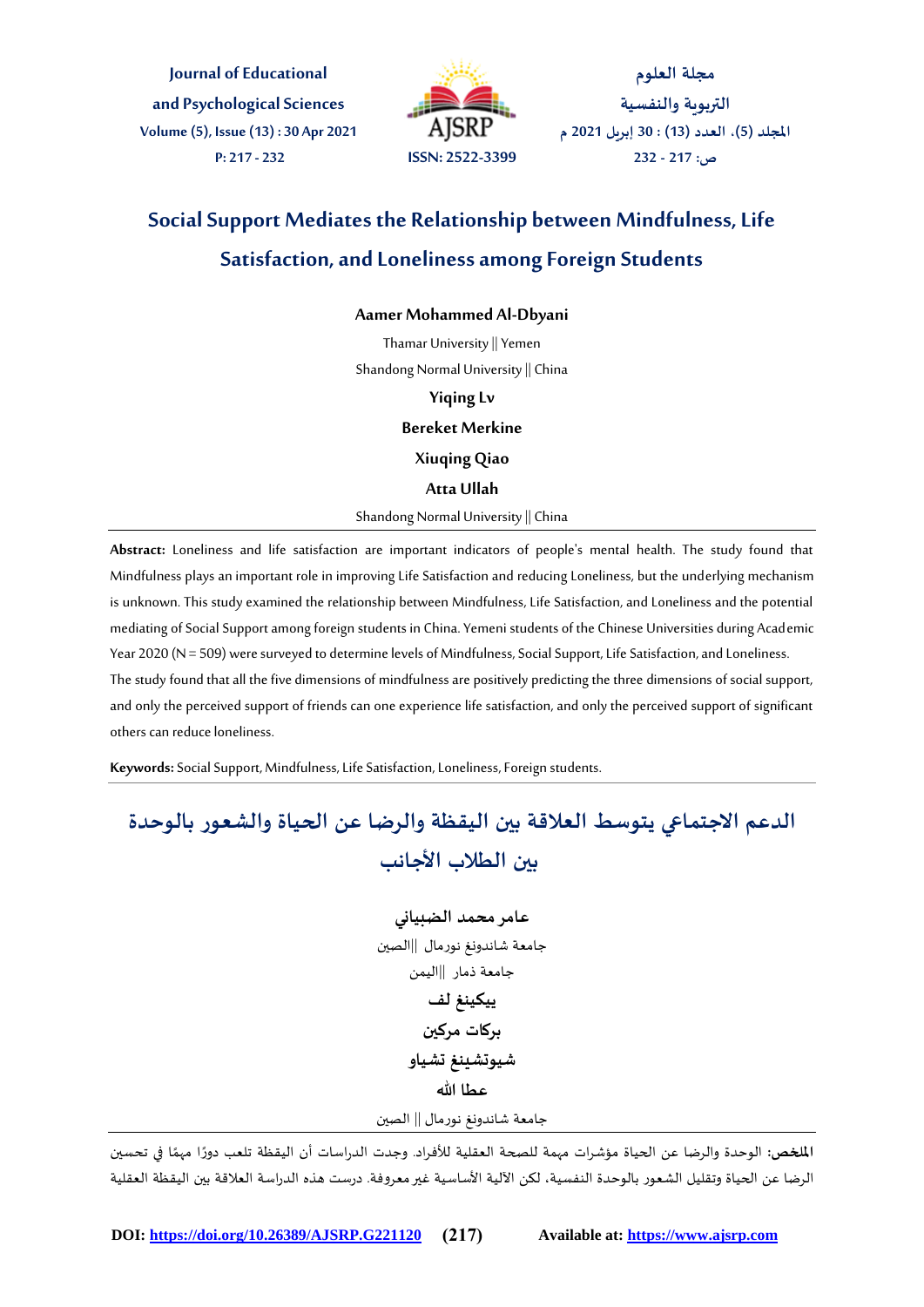والرضا عن الحياة والوحدة النفسية والتوسط المحتمل للدعم الاجتماعي بين الطلبة الأجانب في الصين. تم مسح الطلاب اليمنيين الملتحقين بالجامعات الصينية خلال العام الدراسي 2020 (العدد = 509) لتحديد مستويات اليقظة العقلية والدعم الاجتماعي والرضا عن الحياة والشعور بالوحدة النفسية.

وجدت الدراسة أن جميع أبعاد اليقظة العقلية الخمسة تتنبأ بشكل إيجابي بالأبعاد الثلاثة للدعم الاجتماعي، وأن الدعم المتصور من األصدقاء فقط هو الذي يمكن للمرء أن يشعر بالرضا عن الحياة، وفقط الدعم املتصور لآلخرين املهمين يمكن أن يقلل من الشعور بالوحدة النفسية.

**الكلمات املفتاحية:** الدعم االجتماعي، اليقظة العقلية، الرضا عن الحياة، الوحدة النفسية، الطلبة األجانب.

## **1. Introduction**

In the Covid-19 pandemic, prolonged restrictions on mobility and an economic downturn have brought about many negative psychological outcomes, such as loneliness and life dissatisfaction (Berg-Weger & Morley, 2020). Loneliness is a serious public health problem that has received great concern. It refers to a subjective experience or an unpleasant response that includes a self-perception of social insufficiency or a lack of social connection with others (Thamboo, 2016). Loneliness is painful because it indicates social exclusion (Hawkley & Cacioppo, 2010). It is one of the most robust risk factors for adverse health and well-being outcomes, including mortality (J. Holt-Lunstad, T. B. Smith, M. Baker, T. Harris, & D. Stephenson, 2015; Lindsay, Young, Brown, Smyth, & Creswell, 2019). Life satisfaction is a highly evaluated psychological construct because it relates to many positive outcomes, such as physical health, longevity, better relationship quality, more prosocial behavior, and productivity. During the Corona Virus Disease 2019 (COVID-19) pandemic more people experience loneliness and low life satisfaction because social interactions are not encouraged.

Literature shows that the enhancement of social and emotional skills (e.g., emotion management and interpersonal skills) can alleviate loneliness(Eccles, Qualter, Madsen, & Holstein, 2020). Mindfulness involves consciousness and nonjudgmental acceptance of moment-to-moment experiences(Kabat-Zinn & Zinn, 2013). When practicing mindfulness one focuses on the present moment experiences rather than imagining the future or rehashing the past, with sensations and emotions are perceived intentionally without judging whether they are good or bad and right or wrong. Mindfulness practice can bring about a wide range of health benefits such as improved physical, cognitive, emotional, and social functioning.

Social support is the individuals' perception of care, support from people nearby, and social networks (Racino, 2006). It can be instrumental (e.g., financial support), informational (e.g., advice and valuable information), or emotional (e.g., companionship). Several studies found that mindfulness was a stronger predictor of social support. These studies have also shown that social support impacts mental health (Bouteyre, Maurel, & Bernaud, 2007; Eskin, 2003), and support from others are critical indicators of psychological well-being (Lau et al., 2016). Empirical evidence suggests that mindfulness can positively foresee perceived social support (Chen, 2018) because mindfulness allows individuals to concentrate on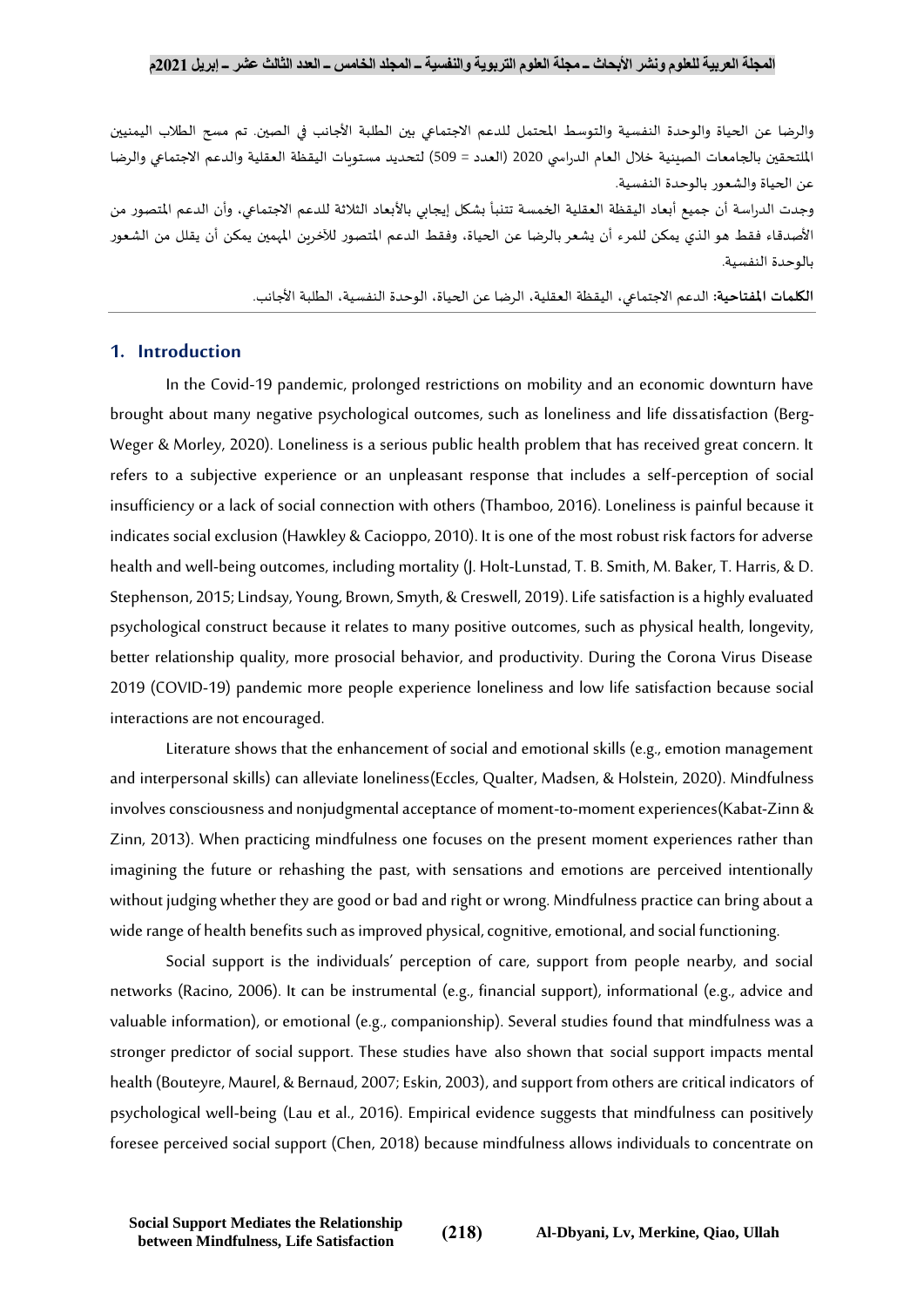current experience and become aware of the support they receive from their social network (Kuhl & Boyraz, 2017).

In contrast, there is a presumed relationship between mindfulness and loneliness, some studies have demonstrated that mindfulness can significantly and negatively predict loneliness (Akin, 2010; Jin, Zhang, Wang, & An, 2020).

University students face a larger number of problems related to mental health as compared to other individuals from a non-university background, where mindfulness practice may reduce the outcomes of loneliness on academic achievements (Rosenstreich & Margalit, 2015).

Foreign students suffer from poor communication with the surrounding community due to the differences in culture and language, which makes them experience social isolation and frustration of the need for relatedness. In December 2019 COVID-19 began to spread in China. In February 2020 all foreign students in China were required to stay in their universities and no one could go home. Most of the time they have to stay indoors and only contact their home and friends with mobile phones. When going outdoors, they have to keep a distance from others and cover their mouths and noses with masks to avoid infection. This was a time that everyone tends to feel lonely and experience negative emotions. So, this study aims to investigate the effect of mindfulness on loneliness and life satisfaction via social support among foreign students in China.

#### **1.1 Mindfulness and Life Satisfaction**

Mindfulness is accepting and paying attention to our thoughts and feeling as it is or without judging them. It means that accepting our beliefs without believing it as right or wrong. When practicing mindfulness, thoughts tune into what the individual sensing in the present moment rather than rehashing the past or imagining the future (Kabat-Zinn & Zinn, 2013). People who have a high level of mindfulness often show the qualities of compassion, acceptance and, empathy towards themselves and others, have advanced personal skills, communicate more effectively with others, and have a better lifestyle compared to people who do not have a high level of mindfulness (Burgoon, Berger, & Waldron, 2000; Feltman, Robinson, & Ode, 2009). Where individual deals with stimuli around him attentively and consciously by observing his thoughts, emotions, and feelings, living moment by moment with her, opening up to new experiences and communicating with them, which contributes to the self-behavioral organization of the individual, and give him the ability to make adaptive choices about different responses (Elder, 2010; Stoops, 2005).

On other hand, Life Satisfaction is a major psychological concept that is of interest to researchers in the field of psychology and mental health, as a manifestation of mental health (Harper, Guilbaul, Tucker & Austin 2007). Life satisfaction is defined as the process of evaluating an individual's quality of life,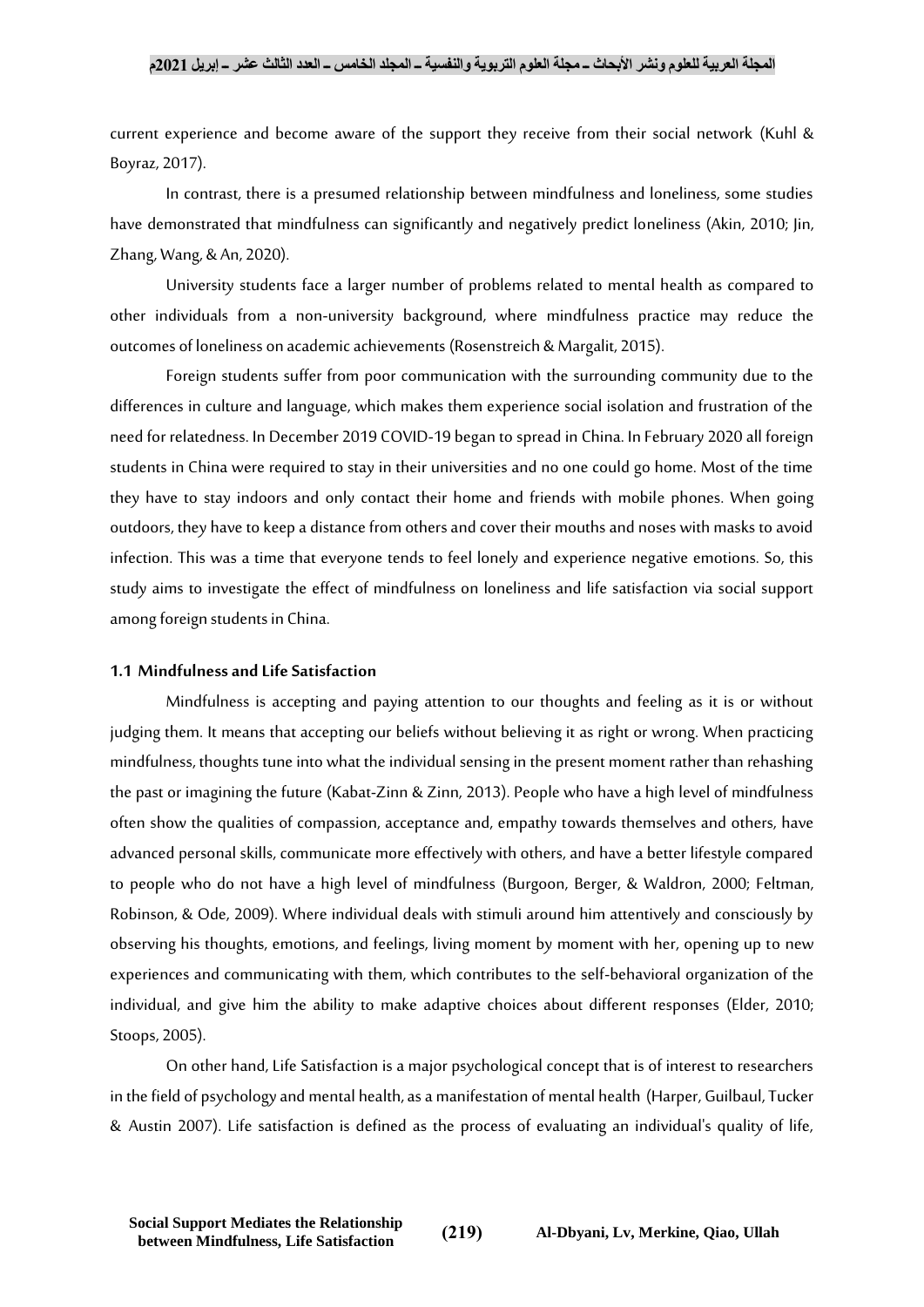degree of self-acceptance and achievements in the past and present in light of his personal criteria (Klassen, Pusic, Scott, Klok, & Cano 2009).

Correlation between mindfulness and life satisfaction is well established, many studies e.g.(Bajaj & Pande, 2016; Schutte & Malouff, 2011) have demonstrated that mindfulness positively correlated with life satisfaction.

#### **1.2 Mindfulness and Loneliness**

Loneliness is one of the most important concepts that have received great attention in recent times by researchers in the field of psychology. This attention in loneliness comes as a result of the economic, cultural, social, and political changes that the global community witnessed in the twenty-first century, which led to many stressful situations on the human psyche. According to Deborah (2018) loneliness causes mental and physical problem in individuals' life if it stays for a long period of time and increases heart disease, stroke and high rate of blood pressure.

Furthermore, loneliness does not affect only physical health (J. Holt-Lunstad, T. B. Smith, M. Baker, T. Harris, & D. J. P. o. p. s. Stephenson, 2015) but also mental health, cognitive functioning, and loneliness is the risk factor for many negative life results such as symptoms of depression (Cacioppo et al., 2002), sleep problems, and suicidal ideation (Moeller & Seehuus, 2019).

Loneliness is generally defined as a cognitive awareness of the deficiency in one's social and personal needs, and the emotion reactions of sorrow, vacuum, or longing (Asher & Paquette, 2003). According to Heinrich and Gullone (2006) feeling of loneliness is the result of the individual's perception when he think he is different from others and he think people are indifferent to him. Loneliness and being alone are not the same. For instance, a person can be in a gathering with others and still feel lonely; while, they can be alone by themselves and not really feel lonely (Aspel, 2001).

Research indicates that mindfulness plays a vital role in times of isolation. A research conducted on college students by Yuchang, Zhanga, Wanga, and Anb (2019) revealed a negative correlation between trait mindfulness and self-reported loneliness.

A study examined mindfulness training among Chinese university students and found that the interventions were effective in reducing loneliness (Zhang, Fan, Huang, & Rodriguez, 2016).

As a mindfulness training has been found to decrease loneliness (Rosenstreich & Margalit, 2015; Tu & Zhang, 2015), where practicing meditation resulted in significant decreasing in loneliness and increasing forgiveness. Another study shows the efficacy of smartphone-based mindfulness training for decreasing loneliness and increasing social contacts in daily life (Villalba et al., 2019).

Lindsay et al. (2019) conducted smartphone-based intervention research and found that mindfulness practice was correlated with decreased feelings of loneliness. The results indicated that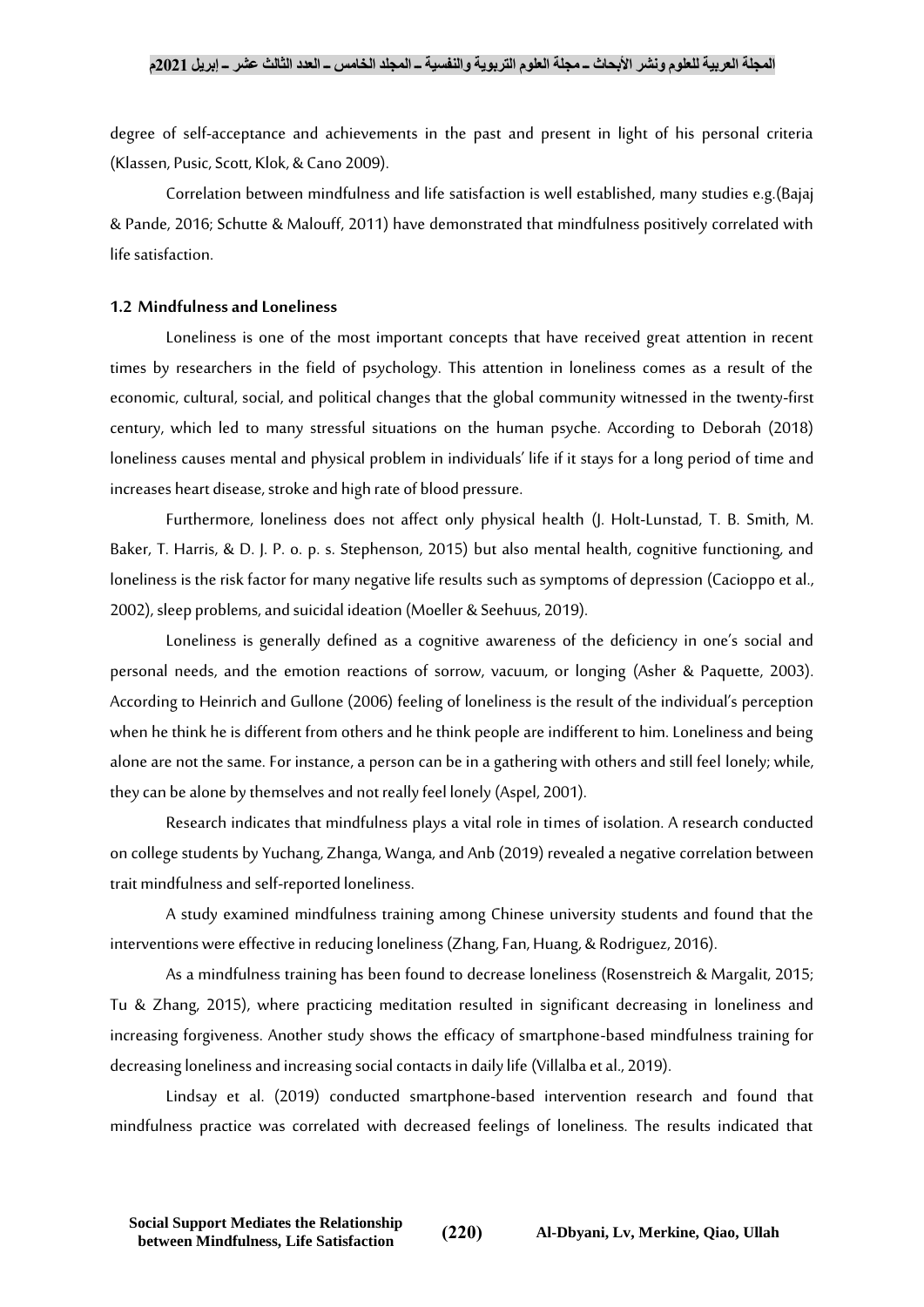people who received the Monitor and Accept training intervention reported reduced daily-life loneliness by 22% over the control group (Lindsay et al. (2019).

#### **1.3 Social Support as a mediator between Mindfulness and Life Satisfaction**

An individual's satisfaction with his life is an indicator of his psychological health, and among the positive characteristics of the personality that help increase feelings of acceptance and a sense of security and reassurance, and build bridges of positive relationships with those around him, such as; family, children, society, aspects of work, religion, and the media, in the sense of general satisfaction of the individual with his life in its various fields.

The findings of many studies reveal that there is a statistically significant relationship between social support and satisfaction with life. A study conducted by (Castellá Sarriera, Jorge, Tiago Calza, Daniel Abs, & Casas, 2015) provided a fit model using the Personal Well-Being Index (PWI) as a mediating factor between social support and life satisfaction. The visualization of social support from family and friends has taken place in an important dimension of well-being among Brazilian adolescents to explain the importance of social support for subjective well-being by people how it contributes to overall satisfaction with adolescents' lives.

The exist literature indicates that mindfulness is useful to life satisfaction which refers to the individual's global cognitive assessment of satisfaction with their lives as all (Kong et al., 2014). Therefore, there has been increased attention in the cognitive neuroscience of mindfulness along the last decade fundamentally because of its known benefits on cognition, health, and happiness (Chiesa, Calati, & Serretti, 2011; Chiesa & Serretti, 2009; Eberth & Sedlmeier, 2012).

A study conducted by Bajaj and Pande (2016) found that Mindfulness predicts life satisfaction and resilience partially mediates the relationship between them. In this study we try to investigate the role of social support as a mediator in effect of mindfulness on life satisfaction and loneliness.

#### **1.4 Social Support as a mediator between Mindfulness and Loneliness**

Loneliness has been a prominently focus in recent studies on physical health, as loneliness and poor social support are associated with higher death rates, and that the effect is similar with some wellestablished risk factors such as physical inactivity, obesity, and smoking (Wang, Mann, Lloyd-Evans, Ma, & Johnson, 2018). Social support considers an important concept that is related to loneliness. According to the study conducted by Liu, Gou, and Zuo (2016) investigating the mediating of social support on the relationship between loneliness and depression found that social support was partially mediating between loneliness and depression. According to Feeney and Collins (2015) social support increases the positive effect and decreases the negative effects.

Loneliness is an issue that Individuals feel when they lack confidential and close relations, Limited social support and absence of friends (Tikainnen & Heikkinen., 2004). It is an agonizing inclination that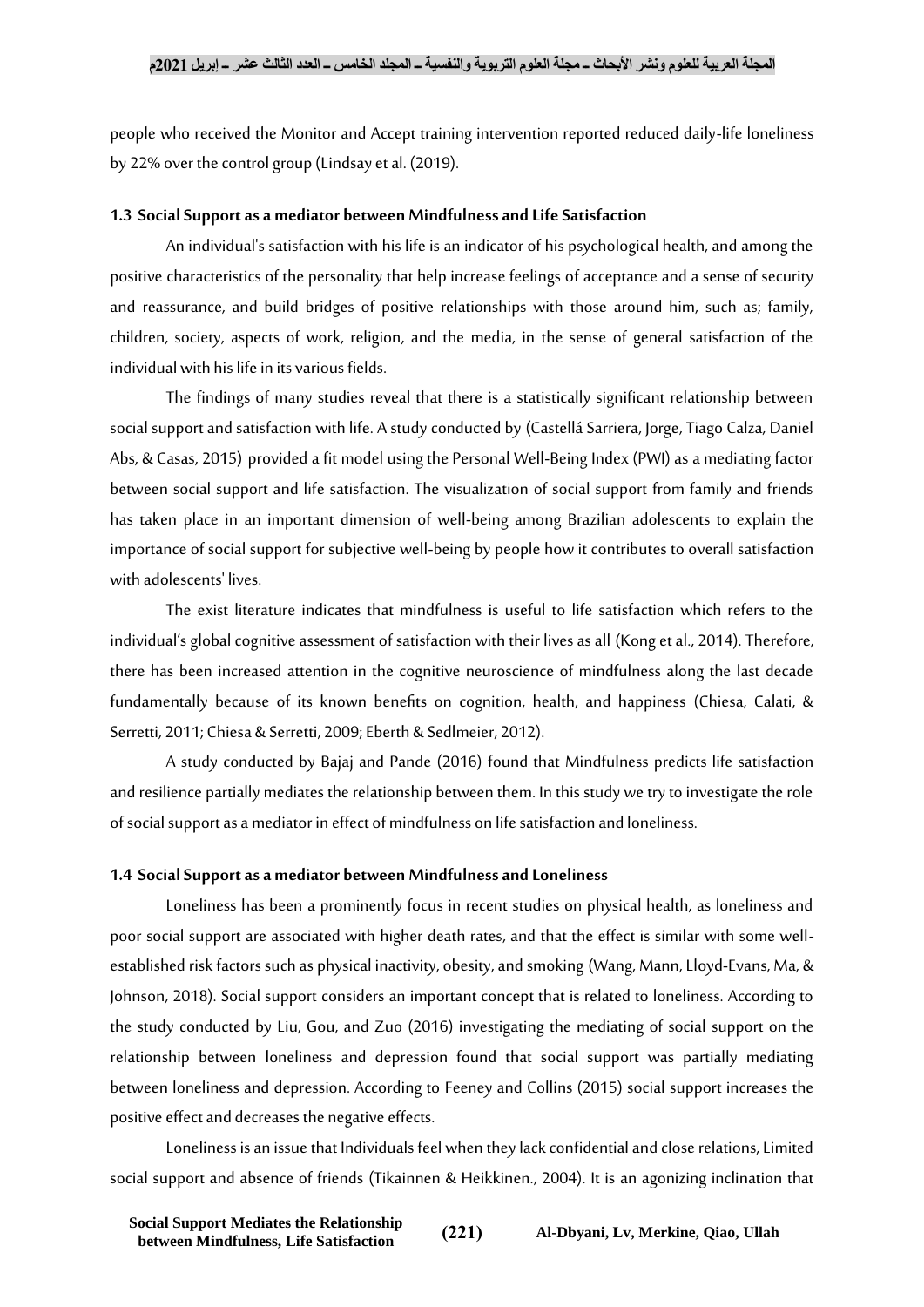shows that an individual's social needs are not being quantitatively or subjectively met (Yuchang et al., 2019). People who get more access of social support shows less loneliness and other psychological problems like depression (Kahn, Hessling, & Russell, 2003). Researchers found that Loneliness is positively associated with the sense of proximity and security thus the presence of high social support reports less loneliness. Loneliness is individuals' perceived unpleasant feelings that grow because of the discrepancy between their perception and existing social relationships (Peplau LA & D., 2001).

Social support is one of predicators of loneliness. Research conducted by Routasalo, Savikko, Tilvis, Strandberg, and Pitkala (2006) in Finland shows that, feelings of loneliness was highly prevalent in Finland and loneliness is correlated with the kind and quality of social support. Segment qualities, living courses of action, social help and character attributes were factors that lead people to loneliness (Alpass & Neville, 2003).

According to research conducted by Wang et al. (2018) shows that, when an individual faces low social support the rate of loneliness is high. A high rate of loneliness causes physical and psychological risks like obesity, physical inactiveness, and smoking. As a result, loneliness is interconnected with social isolation, low size social network, and objective social support received from others. The other research conducted by Cohen-Mansfield and Parpura-Gill (2007) cited in Oluwabusola (2010) found an inverse correlation between loneliness and social support.

To our knowledge, there is no study investigated the role of social support as a mediator between the relationship between mindfulness, life satisfaction, and loneliness, so this study attempt to examine this relationship among the foreign students in China.

#### **2. The current study:**

In the context of the COVID-19 epidemic, the mental health of foreign students is of concern. However, few studies have looked at the relationship between mindfulness and loneliness and life satisfaction among foreign students. In addition, for the foreign student community, social support felt during the COVID-19 may be a variable of concern. Therefore, the aim of this study was to explore the relationship between the level of mindfulness, loneliness and life satisfaction among Yemeni students in China under COVID-19 conditions, and the mediating role of perceived social support. In this study, we experimented with a conceptual model that through it mindfulness will become a predictor of loneliness and life satisfaction among foreign students. In particular, the aim of this study were two folds: (a) to test whether perceived social support mediates between mindfulness and loneliness in foreign students, and (b) to investigate whether perceived social support mediates between mindfulness and loneliness in Foreign students. Altogether, these two research questions constitute two mediation models. Figure 1 illustrates the suggested model. Founded on the literature reviewed overhead, we set forward the following hypotheses: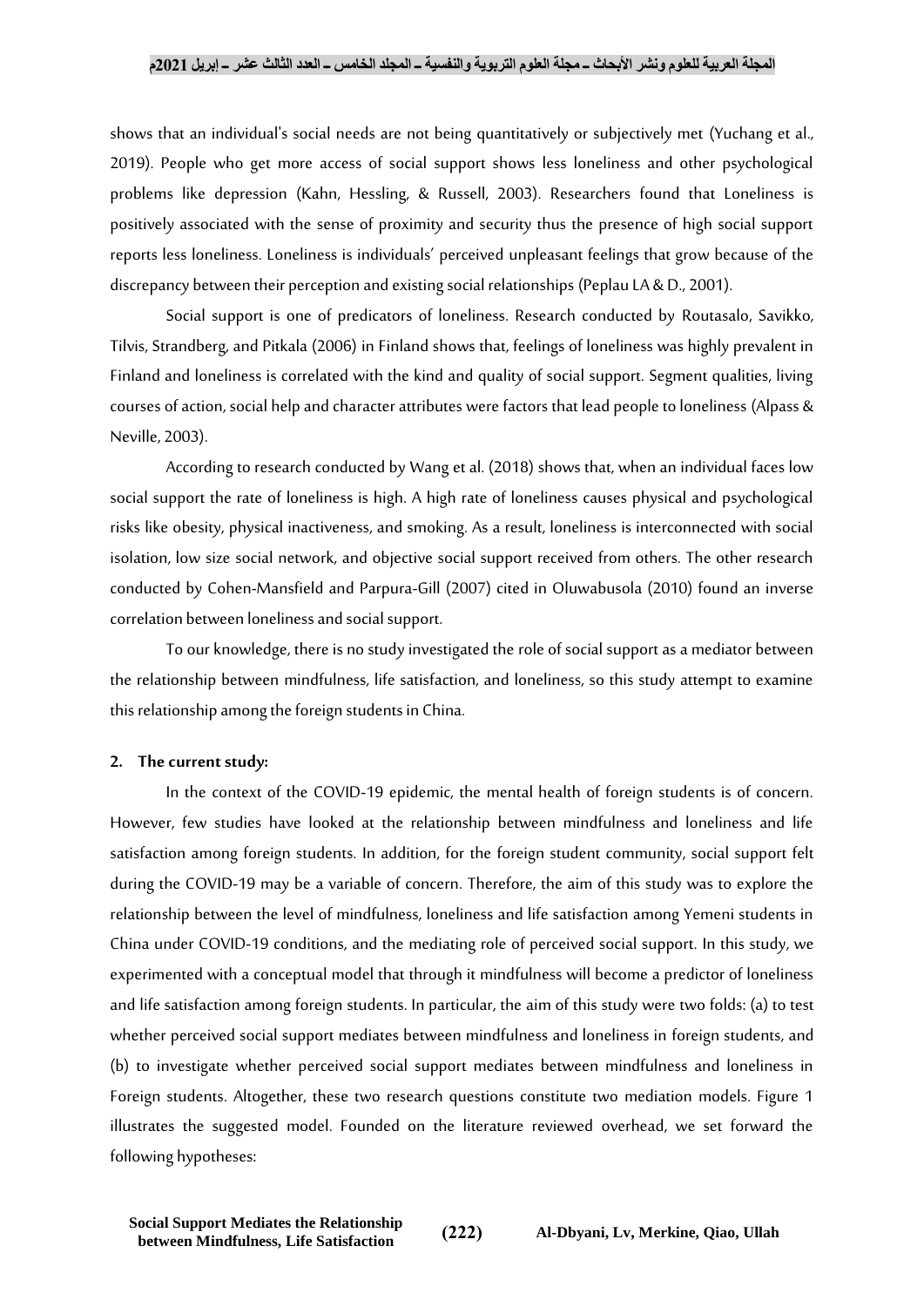Hypothesis 1. Mindfulness increases perceived social support, which in turn increases life satisfaction among foreign students. In other words, perceived social support mediates between mindfulness and life satisfaction.

Hypothesis 2. Mindfulness can increase perceived social support and thus reduce loneliness in foreign students.That is, perceived social support mediates between levels of mindfulness and perceived loneliness.



**Figure (1) The proposed mediation models.**

## **3. Method**

## **3.1 Participants**

This study conducted during 10/02/2020 to 30/03/2020. Participants included (509) Yemeni students completing graduate and undergraduate studies at the Chinese Universities during Academic Year 2020. The age range of the sample was (18 - 40) years.

#### **3.2 Instruments**

Participants completed four questionnaires: (a) The Five-Facet Mindfulness Questionnaire (FFMQ), (b) The Scale of Perceived Social Support (MSS), (c) The Life Satisfaction scales (SWLS) and (d) The loneliness scale (UCLA). As following:

3.2.1 **Mindfulness.** The Five Facet Mindfulness Scale (FFMQ) which contains 39 items (Baer, Smith, Hopkins, Krietemeyer, & Toney, 2006; Deng, Liu, Rodriguez, & Xia, 2011) has been mostly used to assess levels of Mindfulness. The Arabic version has been confirmed to be a reliable and valid scale in assessing Mindfulness (e.g. (Najwani, 2019). In this study, the coefficient of Cronbach alpha for the FFMQ scale is 0.95.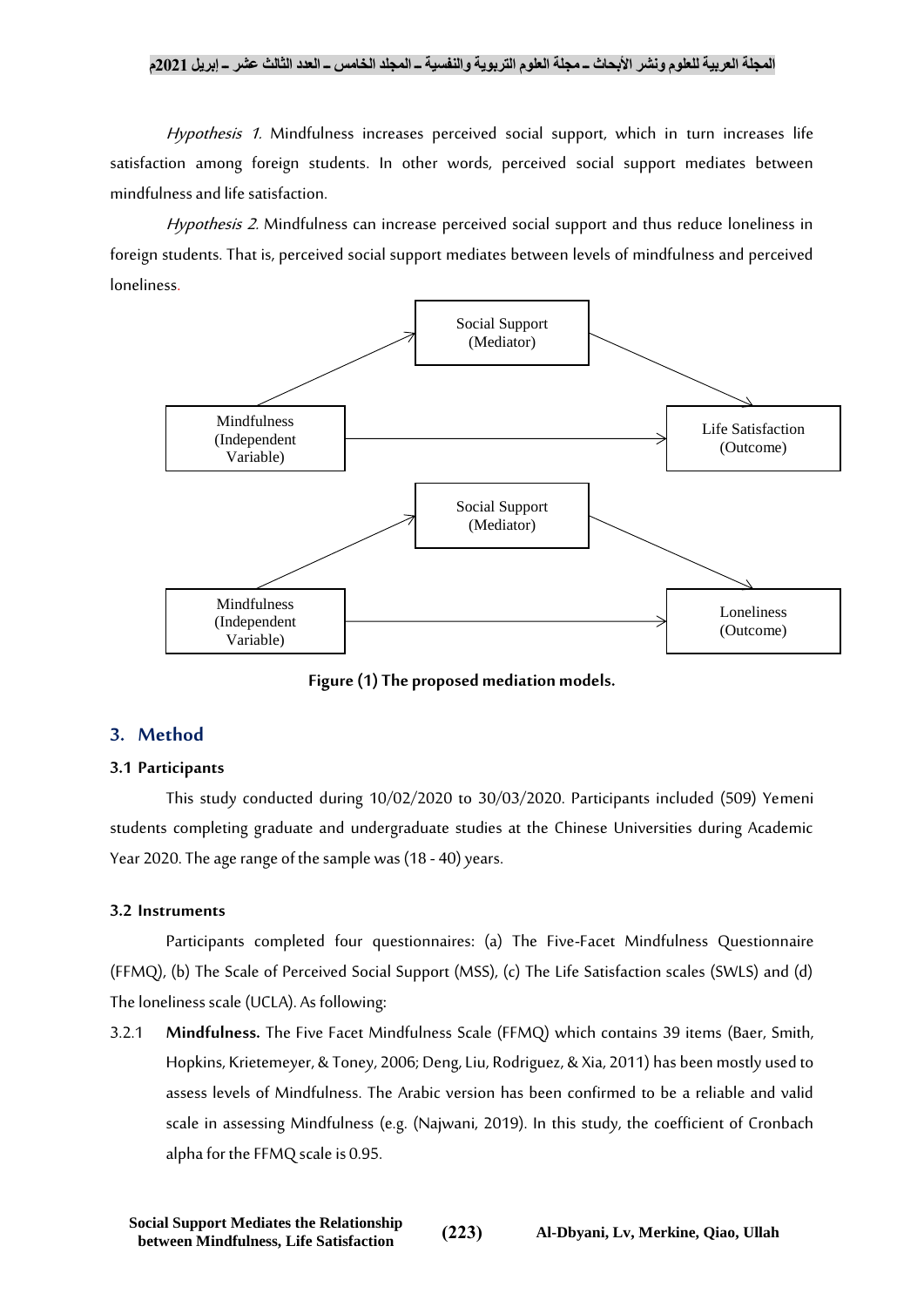- **3.2.2 Social Support.** The Multi-dimensional of Perceived Social Support Scale (MSS) which contains 12-items; (Zimet, Dahlem, Zimet, & Farley, 1988) has been mostly used to assess levels of Social Support. The Arabic version has been confirmed to be a reliable and valid scale in assessing Social Support (e.g. (Tashtoush, 2015). In this study, the coefficient of Cronbach alpha for the MSS scale is 0.85.
- **3.2.3 Life Satisfaction**. The Life Satisfaction scale (SWLS) which contains 5-items (Diener, Emmons, Larsen, & Griffin, 1985) has been mostly used to assess levels of Life Satisfaction. The Arabic version has been confirmed to be a reliable and valid scale in assessing Life Satisfaction. In this study, the coefficient of Cronbach alpha for the SWLS scale is 0.92.
- 3.2.4 **Loneliness.** The University of California loneliness scale (UCLA) which contains 20 items has been mostly used to assess levels of loneliness. The Arabic version has been confirmed to be a reliable and valid scale in assessing loneliness (e.g.,(Al-Shammari, 2019)). In this study, the coefficient of Cronbach alpha for the UCLA is 0.81.

## **3.3 Procedures**

Participants completed the online questionnaire, which took 15–30 min to complete, after the researcher instructed them and assured the privacy of their responses.

## **3.4 Data Analysis**

Peterson<sup>3</sup> s correlation test was used to find correlations between variables. To conduct the mediation and moderation analysis, the PROCESS macro (version 2.15; (Hayes, 2013) on SPSS was used. In the model of this study, the indirect effect was examined using 5000 bootstraps resamples to produce 95% confidence intervals(Hayes, 2013). The statistics were mean-centered before committing analyzing.

## **4. Results**

We explored the relationship between mindfulness, social support, and loneliness, and here are the results.

## **4.1 Descriptive Statistics and Correlation Analysis**

Means, standard deviations, and Pearson correlations among the study variables were analyzed and presented in Table 1.

|               |           | 2 <sup>1</sup> | $\sim$ 3 $\sim$ | $\overline{4}$ | $5 -$ | $6 -$ | 8 | 9 | (10) |
|---------------|-----------|----------------|-----------------|----------------|-------|-------|---|---|------|
| 1.observing   |           |                |                 |                |       |       |   |   |      |
| 2.describing  | **<br>.86 |                |                 |                |       |       |   |   |      |
| 3.acting with | $.87***$  | $**$<br>.86    |                 |                |       |       |   |   |      |
| awareness     |           |                |                 |                |       |       |   |   |      |

| Table (1) Means, standard deviations, and correlations among study variables ( $N = 509$ ). |  |  |
|---------------------------------------------------------------------------------------------|--|--|
|---------------------------------------------------------------------------------------------|--|--|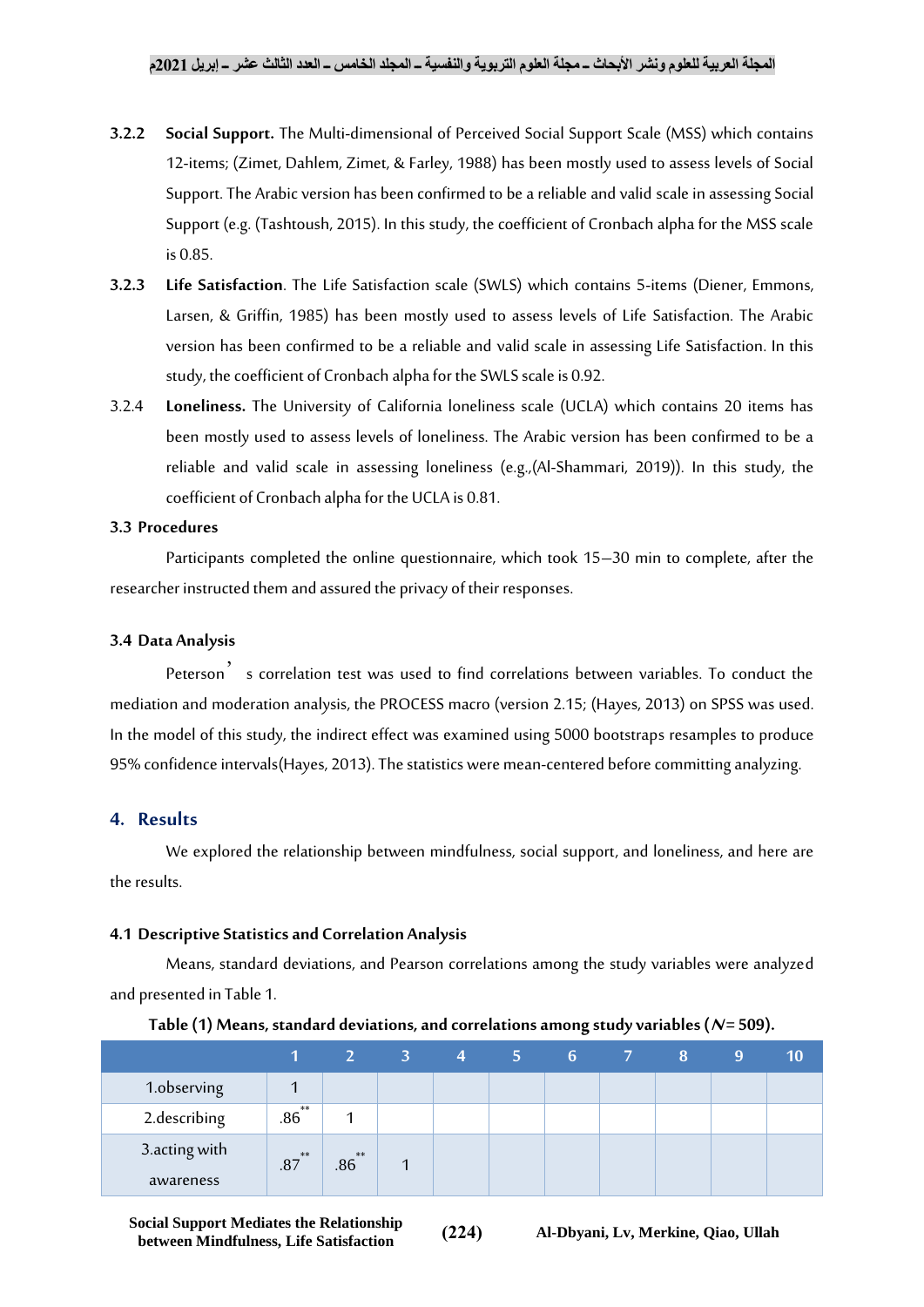|                                 | $\overline{1}$        | $\overline{2}$    | $\overline{3}$      | $\overline{4}$           | $\overline{5}$      | $6\phantom{1}6$     | $\overline{7}$ | 8              | 9            | 10    |
|---------------------------------|-----------------------|-------------------|---------------------|--------------------------|---------------------|---------------------|----------------|----------------|--------------|-------|
| 4.non-reactivity to             | $**$<br>.84           | $.85^{**}$        | $.83***$            | 1                        |                     |                     |                |                |              |       |
| inner experience                | $**$                  | $**$              | $**$                | $**$                     |                     |                     |                |                |              |       |
| 5.non-judging                   | .83                   | .81               | .79                 | .84                      | $\mathbf{1}$        |                     |                |                |              |       |
| 6.family support                | $**$<br>.18           | $**$<br>.14       | $**$<br>.16         | $**$<br>.14              | **<br>.12           | $\mathbf 1$         |                |                |              |       |
| 7.friend support                | $\ast\ast$<br>.31     | $**$<br>.29       | $\ast\ast$<br>.29   | $**$<br>.30 <sup>7</sup> | $**$<br>.28         | $**$<br>.62         | $\mathbf{1}$   |                |              |       |
| 8. significant other<br>support | $.27$ <sup>**</sup>   | $.20^{**}$        | $.22$ <sup>**</sup> | $**$<br>.21              | $.21$ <sup>**</sup> | $.45$ <sup>**</sup> | $.59^{**}$     | 1              |              |       |
| 9.life satisfaction             | $**$<br>$.22^\degree$ | $\ast\ast$<br>.29 | $\ast\ast$<br>.29   | .27                      | $\ast\ast$<br>.24   | $\ast\ast$<br>.21   | $.37^{**}$     | $**$<br>.17    | $\mathbf{1}$ |       |
| 10.loneliness                   | .06                   | $**$<br>.22       | $**$<br>.13         | $**$<br>.18              | $\ast$<br>.11       | $\ast$<br>$-11$     | $**$<br>$-.18$ | $**$<br>$-.37$ | $**$<br>.29  | 1     |
| M                               | 17.70                 | 17.65             | 17.77               | 16.93                    | 16.06               | 31.60               | 30.84          | 31.72          | 11.00        | 50.94 |
| <b>SD</b>                       | 4.00                  | 4.13              | 4.26                | 3.97                     | 3.60                | 2.72                | 2.70           | 2.74           | 5.78         | 7.49  |

M: mean; SD: standard deviation;  $N = 509$ .

\*\*:  $p \le 0.01$ .

#### **4.2 Direct and indirect effects of Mindfulness on Life Satisfaction**

In the observing dimension of mindfulness, the results showed that the total effect of observing on life satisfaction was significant ( $\beta$  = .32, SE = .06,  $\rho$  <.05, 95% CI = [.20, .44]). The direct effect of observing on life satisfaction was significant ( $\beta$  = .18, SE = .06,  $p$  < .05, 95% CI = [.06, .31] ). The total indirect effect of observing on life satisfaction was significant ( $\beta$  = .14, SE = .04, p < .05, 95% CI = [.07, .22]). However, the mediating effect of social support was significant only when it came from friends (*β* = .18, SE = .04,  $p <$  .05, 95% CI = [.10, .27]).

In the describing dimension of mindfulness, the results showed that the total effect of describing on life satisfaction was significant ( $\beta$  = .40, SE = .06,  $\rho$  <.05, 95% CI = [.29, .52]). The direct effect of describing on life satisfaction was significant ( $\beta$  = .27, SE = .06, p < .05, 95% CI = [.16, .39]). The total indirect effect of describing on life satisfaction was significant ( $\beta$  = .13, SE = .03, p < .05, 95% CI = [.07, .20]). However, the mediating effect of social support was significant only when it came from friends (*β* = .15,  $SE = .04$ ,  $p < .05$ ,  $95\%$  CI = [.08, .23]).

In the acting with awareness dimension of mindfulness, the results showed that the total effect of acting with awareness on life satisfaction was significant ( $\beta$  = .39, SE = .06, p <.05, 95% CI = [ .28, .51]). The direct effect of acting with awareness on life satisfaction was significant ( $\beta$  = .27, SE = .06, p < .05, 95% CI = [.16, .38]). The total indirect effect of acting with awareness on life satisfaction was significant (*β* = .12, SE = .03,  $p <$  .05, 95% CI = [.06, .19]). However, the mediating effect of social support was significant only when it came from friends ( $\beta$  = .15, SE = .04,  $p$  < .05, 95% CI = [.08, .23]).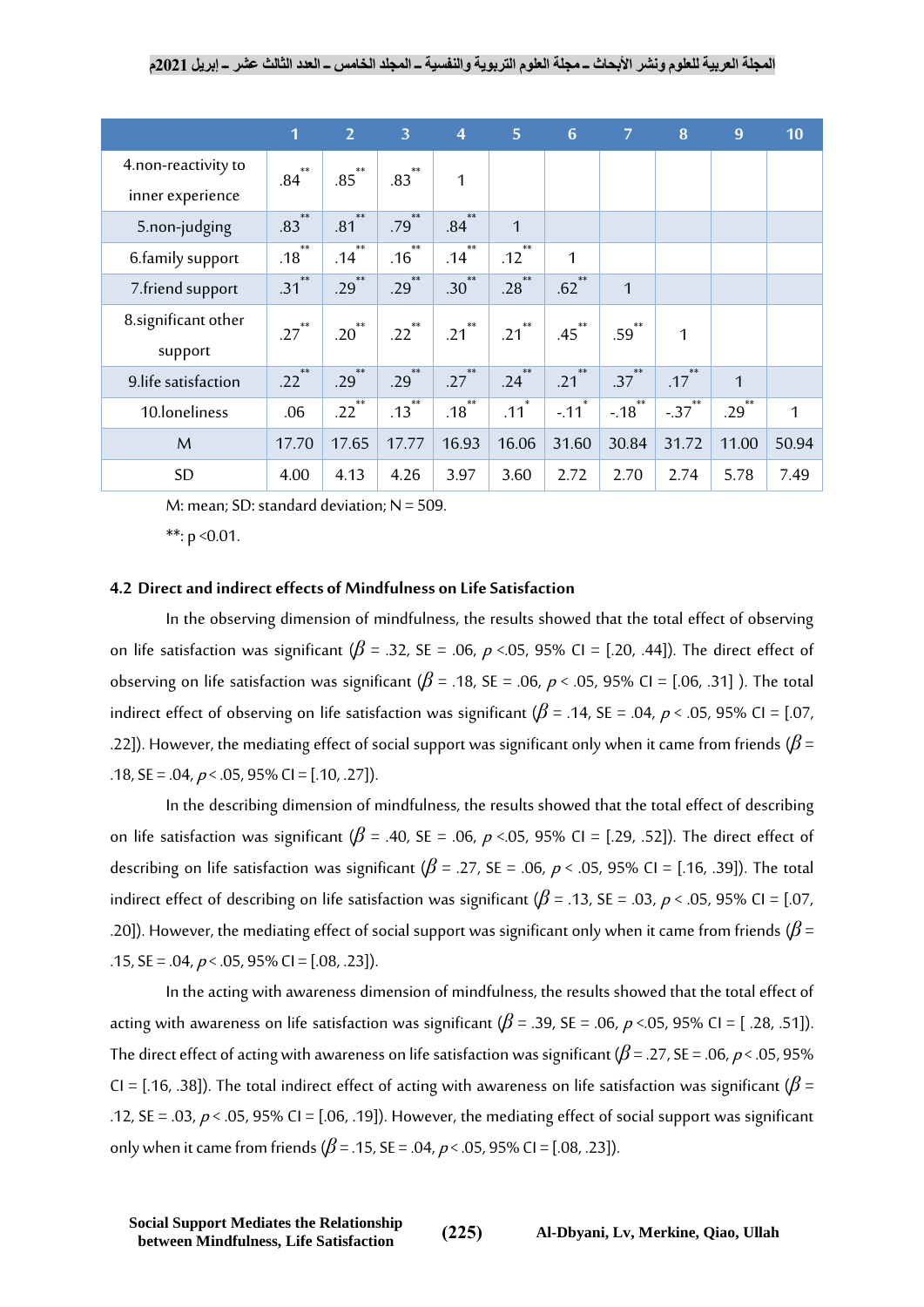In the non-reactivity to inner experience dimension of mindfulness, the results showed that the total effect of non-reactivity to inner experience on life satisfaction was significant ( $\beta$  = .40, SE = .06, p <.05, 95% CI = [.27, .52]). The direct effect of non-reactivity to inner experience on life satisfaction was significant ( $\beta$  = .26, SE = .06, p < .05, 95% CI = [.14, .38]). The total indirect effect of non-reactivity to inner experience on life satisfaction was significant ( $\beta$  = .13, SE = .06,  $p$  < .05, 95% CI = [.07, .21]). However, the mediating effect of social support was significant only when it came from friends ( $\beta$  = .16, SE = .04,  $p$  < .05,  $95\%$  CI = [.09, .25]).

In the non-judging dimension of mindfulness, the results showed that the total effect of nonjudging on life satisfaction was significant (*β* = .39, SE = .07, <sup>p</sup> <.05, 95% CI = [.25, .52]). The direct effect of non-judging on life satisfaction was significant (*β* = .25, SE = .07, <sup>p</sup> < .05, 95% CI = [.11, .38]). The total indirect effect of non-judging on life satisfaction was significant ( $\beta$  = .14, SE = .04, p < .05, 95% CI = [.07, .22]). However, the mediating effect of social support was significant only when it came from friends (*β* = .17,  $SE = .04$ ,  $p < .05$ ,  $95\%$  CI = [.10, .26]).

#### **4.3 Direct and indirect effects of Mindfulness on loneliness**

In the observing dimension of mindfulness, the results showed that the total effect of observing on loneliness was not significant (*β* = .12, SE = .08, <sup>p</sup> >.05, 95% CI = [-.04, .28]).

In the describing dimension of mindfulness, the results showed that the total effect of describing on loneliness was significant ( $\beta$  = .40, SE = .08,  $\rho$  <.05, 95% CI = [.25, .56]). The direct effect of describing on loneliness was significant ( $\beta$  = .56, SE = .07,  $p$  < .05, 95% CI = [.41, .70]). The total indirect effect of describing on loneliness was significant ( $\beta$  =-.02, SE = .01,  $p < .05$ , 95% CI = [-.03,-.01]). However, the mediating effect of social support was significant only when it came from significant other ( $\beta$  =-.02, SE = .01,  $p <$  .05, 95% CI = [-.03, -.01]).

In the acting with awareness dimension of mindfulness, the results showed that the total effect of acting with awareness on loneliness was significant ( $\beta$  = .23, SE = .08, p <.05, 95% CI = [.08, .39]). The direct effect of acting with awareness on loneliness was significant ( $\beta$  = .38, SE = .07, p < .05, 95% CI = [.24, .53]). The total indirect effect of acting with awareness on loneliness was significant ( $\beta$  =- .15, SE = .05,  $\rho$  < .05, 95% CI =  $[-.24, -.06]$ ). However, the mediating effect of social support was significant only when it came from significant other ( $\beta$  = -.18, SE = .05,  $p$  < .05, 95% CI = [-.27, -.08]).

In the non-reactivity to inner experience dimension of mindfulness, the results showed that the total effect of non-reactivity to inner experience on loneliness was significant ( $\beta$  = .33, SE = .08, p <.05, 95% CI = [ .16, .49]). The direct effect of non-reactivity to inner experience on loneliness was significant (*β*  $=$  .50, SE = .08,  $p <$  .05, 95% CI = [.34, .65]). The total indirect effect of non-reactivity to inner experience on loneliness was significant ( $\beta$  =-.17, SE = .05, p < .05, 95% CI = [-.26, -.08]). However, the mediating effect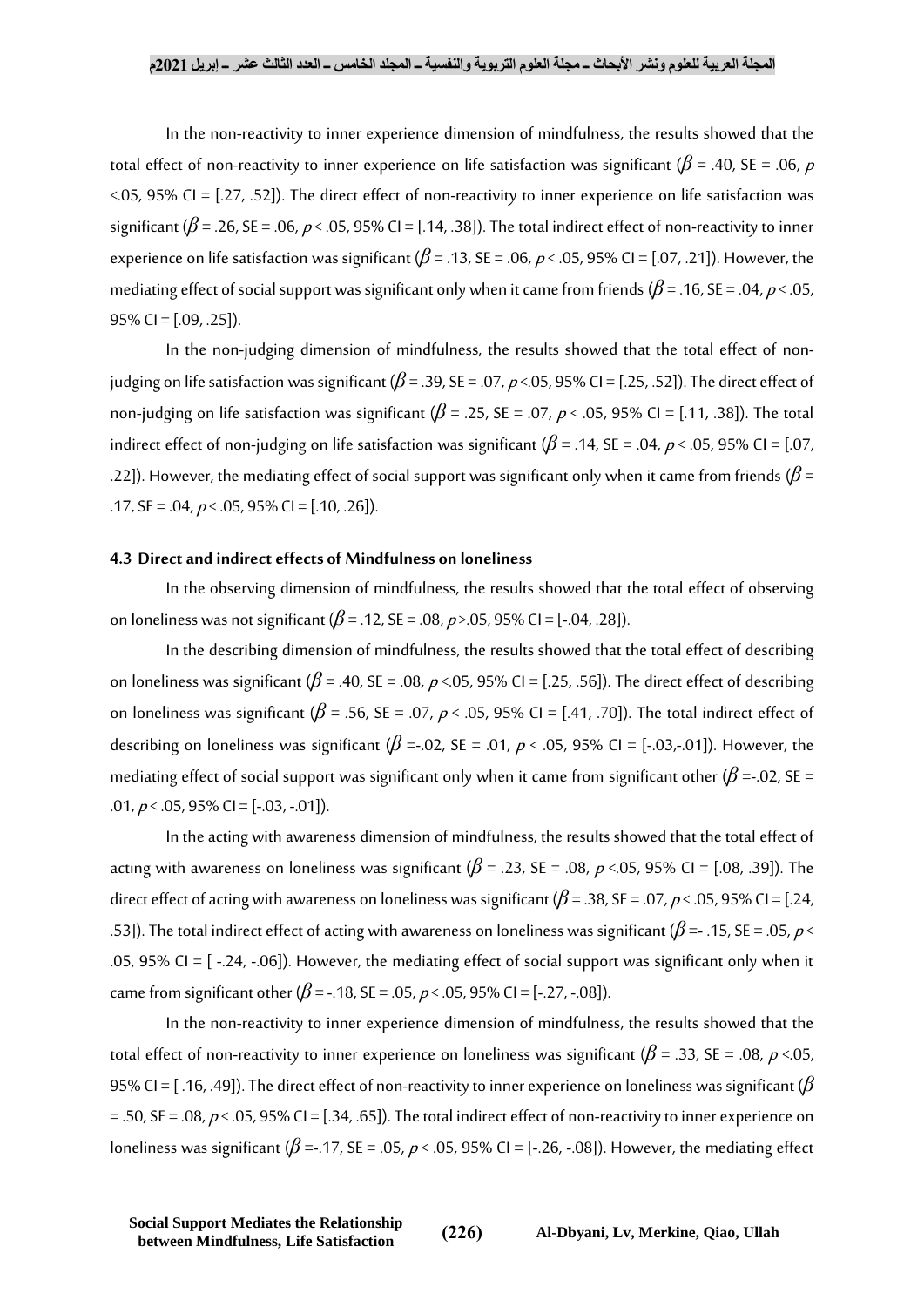of social support was significant only when it came from significant other (*β* = -.18, SE = .04, <sup>p</sup> < .05, 95%  $CI = [-27, -.11]$ .

In the non-judging dimension of mindfulness, the results showed that the total effect of nonjudging on loneliness was significant (*β* = .22, SE = .09, <sup>p</sup> <.05, 95% CI = [ .04, .41]). The direct effect of non-judging on loneliness was significant (*β* = .39, SE = .09, <sup>p</sup> < .05, 95% CI = [.22, .56]). The total indirect effect of non-judging on loneliness was significant ( $\beta$  = -.17, SE = .05,  $\rho$  < .05, 95% CI = [-.27, -.07]). However, the mediating effect of social support was significant only when it came from significant other  $(\beta = -20, \text{SE} = .05, \, \rho < .05, \, 95\% \text{ CI} = [-.31, -.11]).$ 

## **5. Discussion:**

loneliness causes a wide range of physical and mental health problems (Zhang et al., 2016) Loneliness is strongly related to the negative feelings and behaviors in college students and social relationships are strongly related to life satisfaction. Studies such as Akin (2010); (Jin et al., 2020) have found that mindfulness negatively predicts loneliness. In contrast, social support increases the positive effect and decreases the negative effects Feeney and Collins (2015) and influences mental health (Bouteyre et al., 2007; Eskin, 2003). In addition, support from others is a stronger predictor of psychological well-being (Lau et al., 2016). While Social support is significant predictors of life satisfaction (Nabulsi, 2015).

The current study investigated the relationship between Mindfulness, Life Satisfaction, and Loneliness and the potential mediating of Social Support, and found that Life Satisfaction was positively associated with Mindfulness and Social Support, while Loneliness was negatively associated with Social Support.

The results also showed that the total effect of observing, describing, acting with awareness, nonreactivity to inner experience, and non-judging on life satisfaction were significant. The direct and total indirect effects of these dimensions on life satisfaction are significant. However, the mediating effects of social support were significant only when it came from friends. This finding is partially consistent with many studies findings such as (Bajaj & Pande, 2016; Kong et al., 2014).

Also, the total effect of observing, describing, acting with awareness, non-reactivity to inner experience, and non-judging on loneliness were significant. The direct and total indirect effects of these dimensions on life satisfaction are significant. However, the mediating effects of social support were significant only when it came from significant other.

The study is consistent with scholars conducted a study earlier on the idea of loneliness and social support like (Kahn et al., 2003); Tikainnen and Heikkinen. (2004). In their study, they found a significant relationship between social support and loneliness. When individuals experience high social support shows a low level of loneliness. This study is also consistent with Wang et al. (2018) findings on poor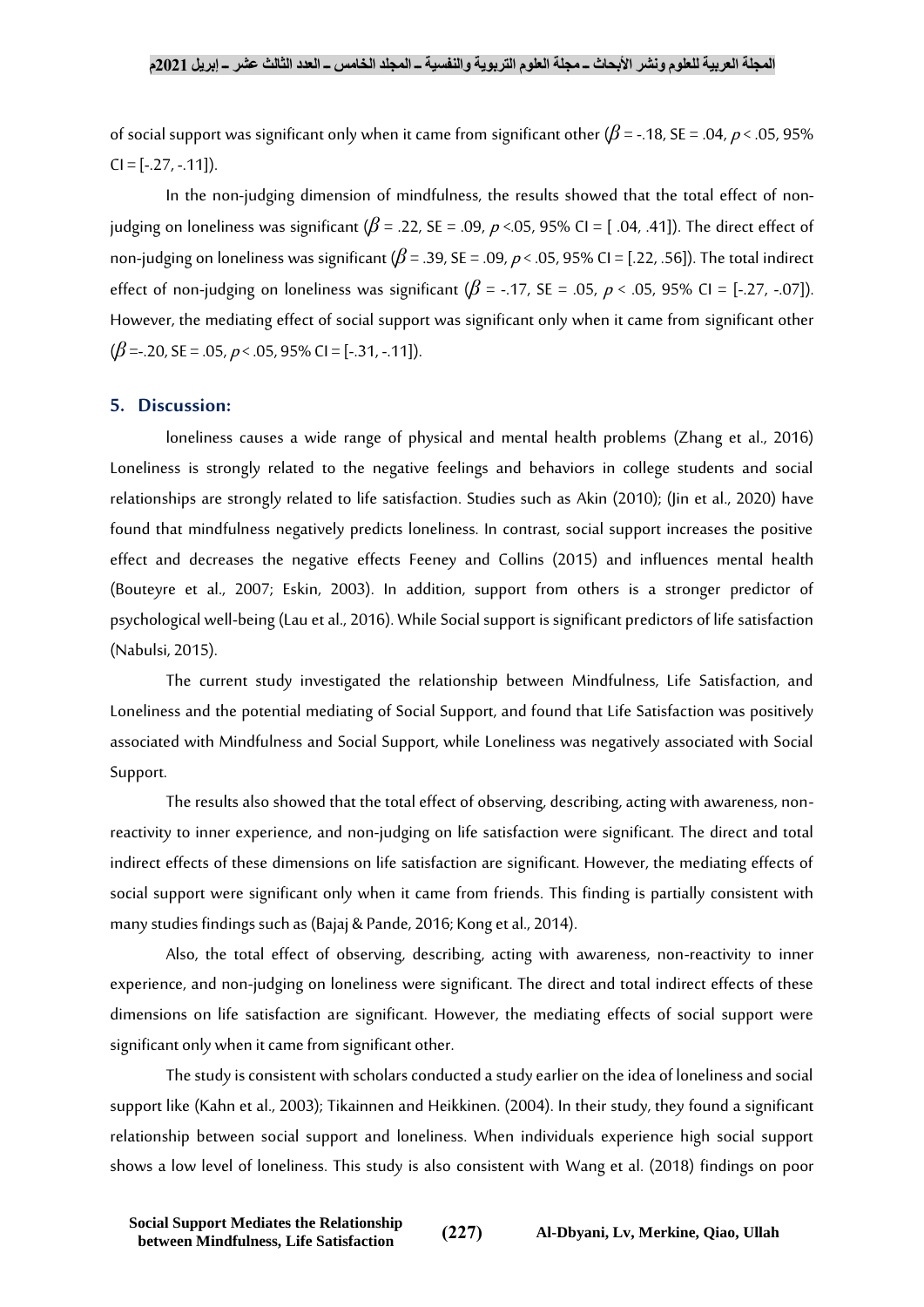social support and a high amount of mortality, thus this study also shows that there is an effect of social support on loneliness.

#### **5.1 Limitations and future directions.**

Several limitations of this study should be addressed. First, this study adopted a cross-sectional design and mainly relied on self-report measures. Therefore, hypothesized associations among research variables may not be causal. Further studies should apply longitudinal studiesand experimental designs to emphasize the causal hypothesizes in this study. Second, the measures used are based on self-report scales, future studies should attempt to collect data from various informants (e.g., teachers, peers, or parents) to support our findings. Finally, the participants in our study were Yemeni students in China, whether the findings can be generalized to other populations and other cultural backgrounds are not known. Future research can interest from experimenting the model in other samples, such as the clinical samples.

#### **5.2 Implications**

There are many important implications from the results this study. First, these results highlight the importance of mindfulness in improving life satisfaction and reducing loneliness among Yemeni students in China. Improving the level of mindfulness can help reduce the loneliness of overseas students and enhance their life satisfaction, given the negative impact of loneliness on people, such as physical health, mood, and peer relationship. Teachers should pay attention to mindfulness training for foreign students, which in turn can reduce loneliness and improve life satisfaction. Second, our results can help educators to understand how mindfulness is linked to loneliness and life satisfaction by establishing the mediation model; it can provide insights for potential interventions. For instance, interventions that focus on improving the level of mindfulness of Foreign students can improve their perception of social support (such as parents, friends, and significant others). Third, due to the COVID-19 pandemic, it is difficult for foreign students returning to their home countries. As a result, they face greater pressure and a sense of helplessness than domestic students. At this time, the need for a relationship is a very important need for foreign students. We should give preventions and interventions in people with low perceptions of social support as our priority. Prevention and intervention efforts aiming to increase people's perception of support from parents, friends and significant others also could probably contribute to the prevention or decreasing of the physical and psychological harms related to loneliness and improve life satisfaction.

## **6. Conclusion:**

In conclusion, this study suggests that mindfulness could be a predictor of loneliness and life satisfaction among Yemeni students in China during the COVID-19 epidemic. Furthermore, mediating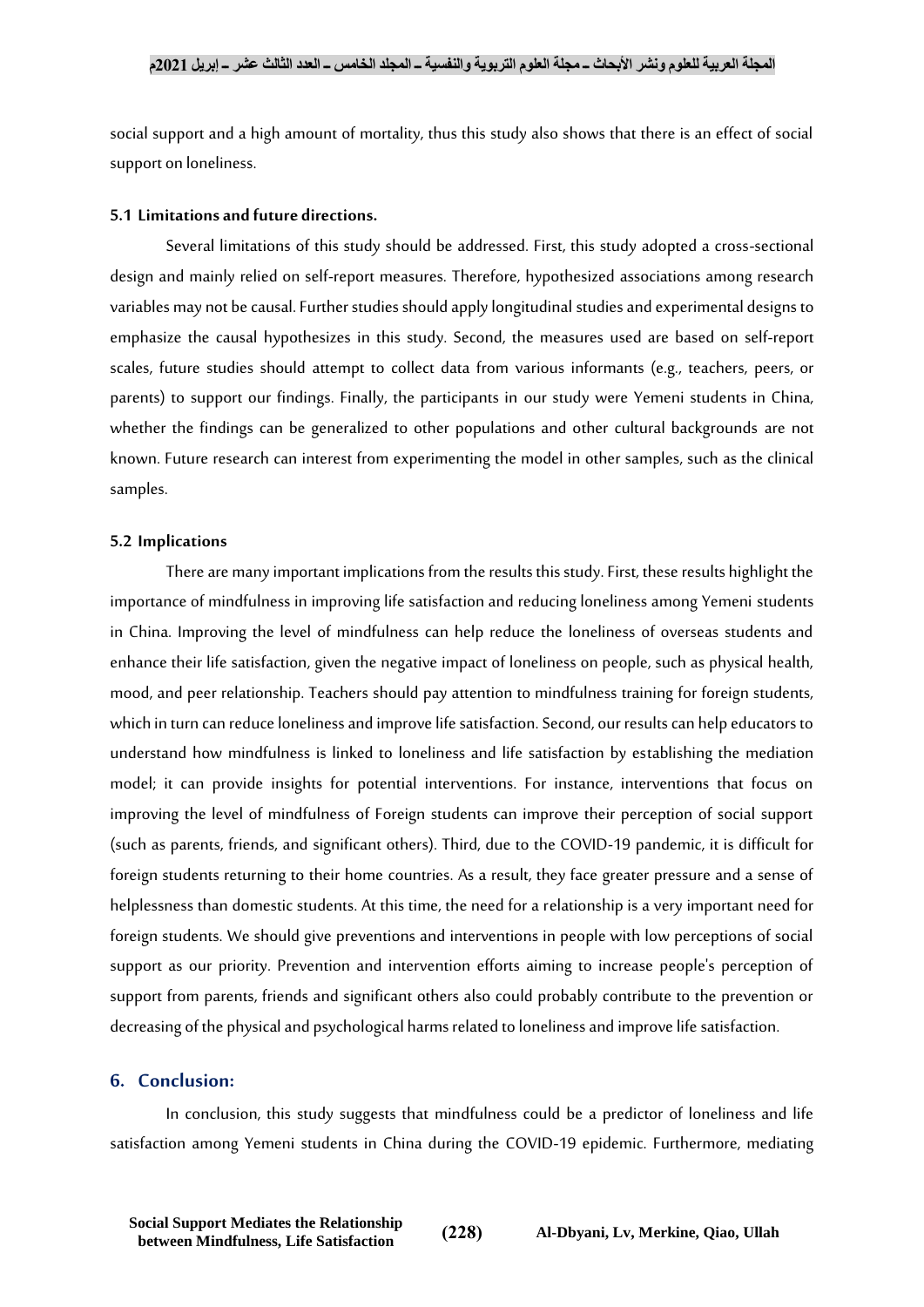analysis of mindfulness and loneliness with life satisfaction suggests that social support may be one of the underlying mechanisms of this relationship.

## **References**

- Akin, A. (2010). Self-compassion and Loneliness. International Online Journal of Educational Sciences,  $2(3)$ .
- Al-Shammari, K. (2019). The psychological state and loneliness of the trainees. . Journal of Educational and Psychological Research, Baghdad Technical College(32).
- Alpass, F. M., & Neville, S. (2003). Loneliness and depression in older males. Journal of Aging and Mental Health(7), 212-216.
- Asher, S. R., & Paquette, J. A. (2003). Loneliness and peer relations in childhood. 12(3), 75-78.
- Aspel, M., Ann.,. (2001). Let's talk about feeling lonely. . New York: Rosen Publishing.
- Baer, R. A., Smith, G. T., Hopkins, J., Krietemeyer, J., & Toney, L. (2006). Using self-report assessment methods to explore facets of mindfulness. Assessment, 13(1), 27-45.
- Bajaj, B., & Pande, N. (2016). Mediating role of resilience in the impact of mindfulness on life satisfaction and affect as indices of subjective well-being. Personality Individual Differences, 93, 63- 67.
- Berg-Weger, M., & Morley, J. (2020). Loneliness and social isolation in older adults during the Covid-19 pandemic: Implications for gerontological social work. In: Springer.
- Bouteyre, E., Maurel, M., & Bernaud, J. L. (2007). Daily hassles and depressive symptoms among first year psychology students in France: The role of coping and social support. Stress Health: Journal of the International Society for the Investigation of Stress, 23(2), 93-99.
- Burgoon, J. K., Berger, C. R., & Waldron, V. R. (2000). Mindfulness and interpersonal communication. Journal of Social Issues, 56(1), 105-127.
- Cacioppo, J. T., Hawkley, L. C., Berntson, G. G., Ernst, J. M., Gibbs, A. C., Stickgold, R., & Hobson, J. A. J. P. S. (2002). Do lonely days invade the nights? Potential social modulation of sleep efficiency. 13(4), 384-387.
- Castellá Sarriera, Jorge, B., Lívia, , Tiago Calza, Daniel Abs, & Casas, F. (2015). Relationship between Social Support, Life Satisfaction and Subjective Well-Being in Brazilian Adolescents. Universitas Psychologica, 14, 459-474.
- Chen, H. (2018). Roles of mindfulness and perceived social support in mediating the effect of psychological distress onsleep quality of college students. NeuroQuantology, 16(4), 93–100.
- Chiesa, A., Calati, R., & Serretti, A. (2011). Does mindfulness training improve cognitive abilities? A systematic review of neuropsychological findings. Clinical psychology review, 31(3), 449-464.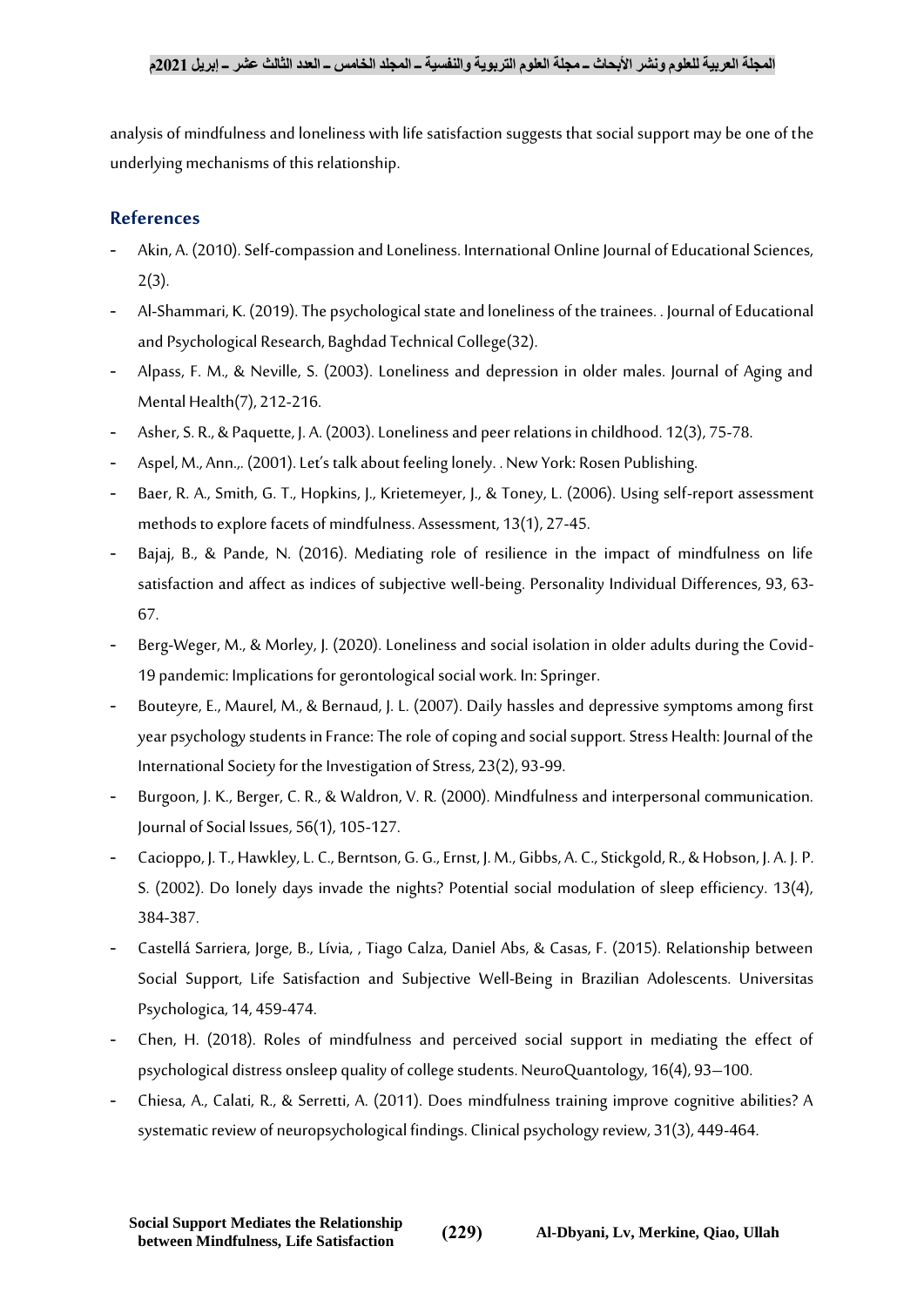- Chiesa, A., & Serretti, A. (2009). Mindfulness-based stress reduction for stress management in healthy people: a review and meta-analysis. The journal of alternative complementary medicine, 15(5), 593- 600.
- Cohen-Mansfield, J., & Parpura-Gill, A. (2007). Loneliness in older persons: A theoretical model and empirical findings. International Psychogeriatrics, 19(2), 279.
- Deborah, M. (2018). Concepts, definitions, Determinants and Consequences of Loneliness. Reviews in clinical Gerontology. doi:
- Deng, Y.-Q., Liu, X.-H., Rodriguez, M. A., & Xia, C.-Y. (2011). The five facet mindfulness questionnaire: psychometric properties of the Chinese version. Mindfulness, 2(2), 123-128.
- Diener, E., Emmons, R. A., Larsen, R. J., & Griffin, S. (1985). The satisfaction with life scale. Journal of personality assessment, 49(1), 71-75.
- Eberth, J., & Sedlmeier, P. (2012). The effects of mindfulness meditation: a meta-analysis. Mindfulness, 3(3), 174-189.
- Eccles, A. M., Qualter, P., Madsen, K. R., & Holstein, B. r. E. (2020). Loneliness in the lives of Danish adolescents: Associations with health and sleep. Scandinavian journal of public health, 1403494819865429.
- Elder, J. (2010). Mindfulness: A potentially good idea. (Master), State University of New York Empire State College,
- Eskin, M. (2003). Self <sup>-</sup> reported assertiveness in Swedish and Turkish adolescents: A cross <sup>-</sup> cultural comparison. Scandinavian Journal of Psychology, 44(1), 7-12.
- Feeney, B. C., & Collins, N. L. (2015). A new look at social support: A theoretical perspective on thriving through relationships. Personality Social Psychology Review, 19(2), 113-147.
- Feltman, R., Robinson, M. D., & Ode, S. J. J. o. R. i. P. (2009). Mindfulness as a moderator of neuroticism $\overline{b}$  outcome relations: A self-regulation perspective. 43(6), 953-961.
- Harper, F., Guilbault, M., Tucker, T. & Austin, T. (2007). Happiness as a goal of counseling. International Journal for the Advancement of Counselling, 29, 123-136.
- Hawkley, L. C., & Cacioppo, J. T. (2010). Loneliness matters: A theoretical and empirical review of consequencesand mechanisms. Annals of behavioral medicine, 40(2), 218-227.
- Hayes, A. (2013). The PROCESS macro for SPSS and SAS (version 2.13)[Software]. In.
- Heinrich, L. M., & Gullone, E. (2006). The clinical significance of loneliness: A literature review. Clinical psychology review, 26(6), 695-718.
- Holt-Lunstad, J., Smith, T. B., Baker, M., Harris, T., & Stephenson, D. (2015). Loneliness and social isolation as risk factors for mortality: a meta-analytic review. Perspectives on psychological science, 10(2), 227-237.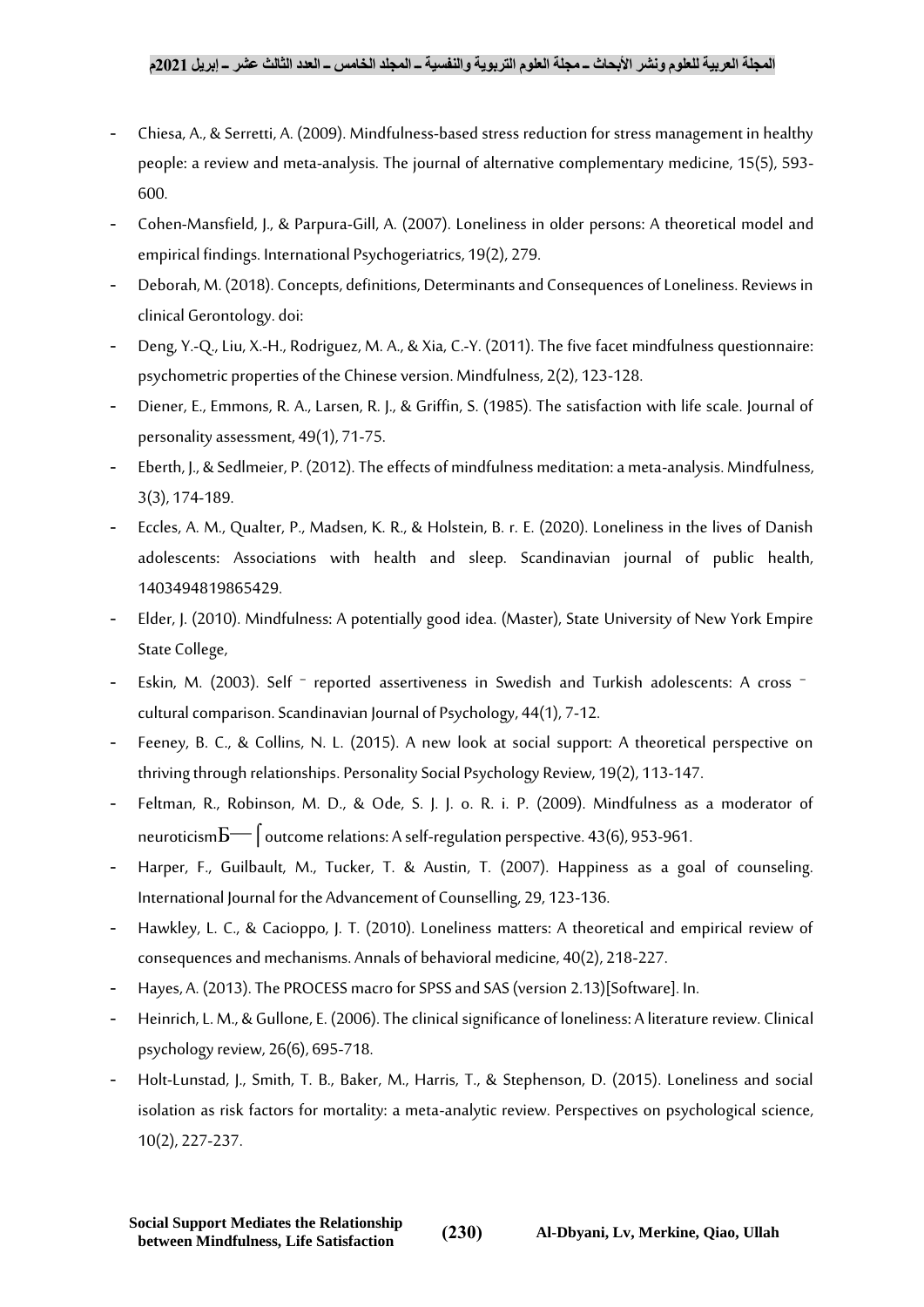- Jin, Y., Zhang, M., Wang, Y., & An, J. (2020). The relationship between trait mindfulness, loneliness, regulatory emotional self-efficacy, and subjective well-being. Personality Individual Differences, 154, 109650.
- Kabat-Zinn, J., & Zinn, J. K. (2013). Mindfulness meditation in everyday life: BettterListen! LLC.
- Kahn, J. H., Hessling, R. M., & Russell, D. W. (2003). Social support, health and wellbeing among the elderly, what is the role of negative affectivity, personality and Individual differences. Journal of Gerontology(35), 5-17.
- Klassen, A., Pusic, A., Scott, A., Klok, J. & Cano, S. (2009). Satisfaction and quality of life in women who undergo breast surgery: A qualitative study. BMC Women's Health, 9(11), 11.
- Kong, F., Wang, X., & Zhao, J. (2014). Dispositional mindfulness and life satisfaction: The role of core self-evaluations. Personality Individual Differences, 56, 165-169.
- Kuhl, M., & Boyraz, G. (2017). Mindfulness, general trust, and social support among trauma exposed college students. Journal of Loss & Trauma, 22(2), 150–162.
- Lau, Y., Tha, P. H., Wong, D. F. K., Wang, Y., Wang, Y., & Yobas, P. K. (2016). Different perceptions of stress, coping styles, and general well-being among pregnant Chinese women: a structural equation modeling approach. Archives of women's mental health, 19(1), 71-78.
- Lindsay, E. K., Young, S., Brown, K. W., Smyth, J. M., & Creswell, J. D. (2019). Mindfulness training reduces loneliness and increases social contact in a randomized controlled trial. The Proceedings of the National Academy of Sciences (PNAS), 116(9), 3488-3493.
- Liu, L., Gou, Z., & Zuo, J. (2016). Social support mediates loneliness and depression in elderly people. Journal of health psychology, 21(5), 750-758.
- Moeller, R. W., & Seehuus, M. (2019). Loneliness as a mediator for college students' social skills and experiences of depression and anxiety. Journal of adolescence, 73, 1-13.
- Nabulsi, S. E. (2015). Predicting subjective well-being using social support and mindfulness for United Arab Emirates University students. (master), United Arab Emirates University, Emirates
- Najwani, N. b. A. K. (2019). Mental vigilance among post-basic education students in light of some variables in the Governorate of Muscat. Journal of Educational and Psychological Studies - Sultan Qaboos University, 31(2), 222 - 234.
- Peplau LA, & D., P. (2001). Loneliness: A Sourcebook of current theory, Research, and Therapy. New York:: Wiley Inter-science
- Racino, J. (2006). Social support. Encyclopedia of disability. Thousand Oaks, CA: SAGE, 1469-1470.
- Rosenstreich, E., & Margalit, M. (2015). Loneliness, mindfulness, and academic achievements: A moderation effect among first-year college students. The Open Psychology Journal, 8(1).